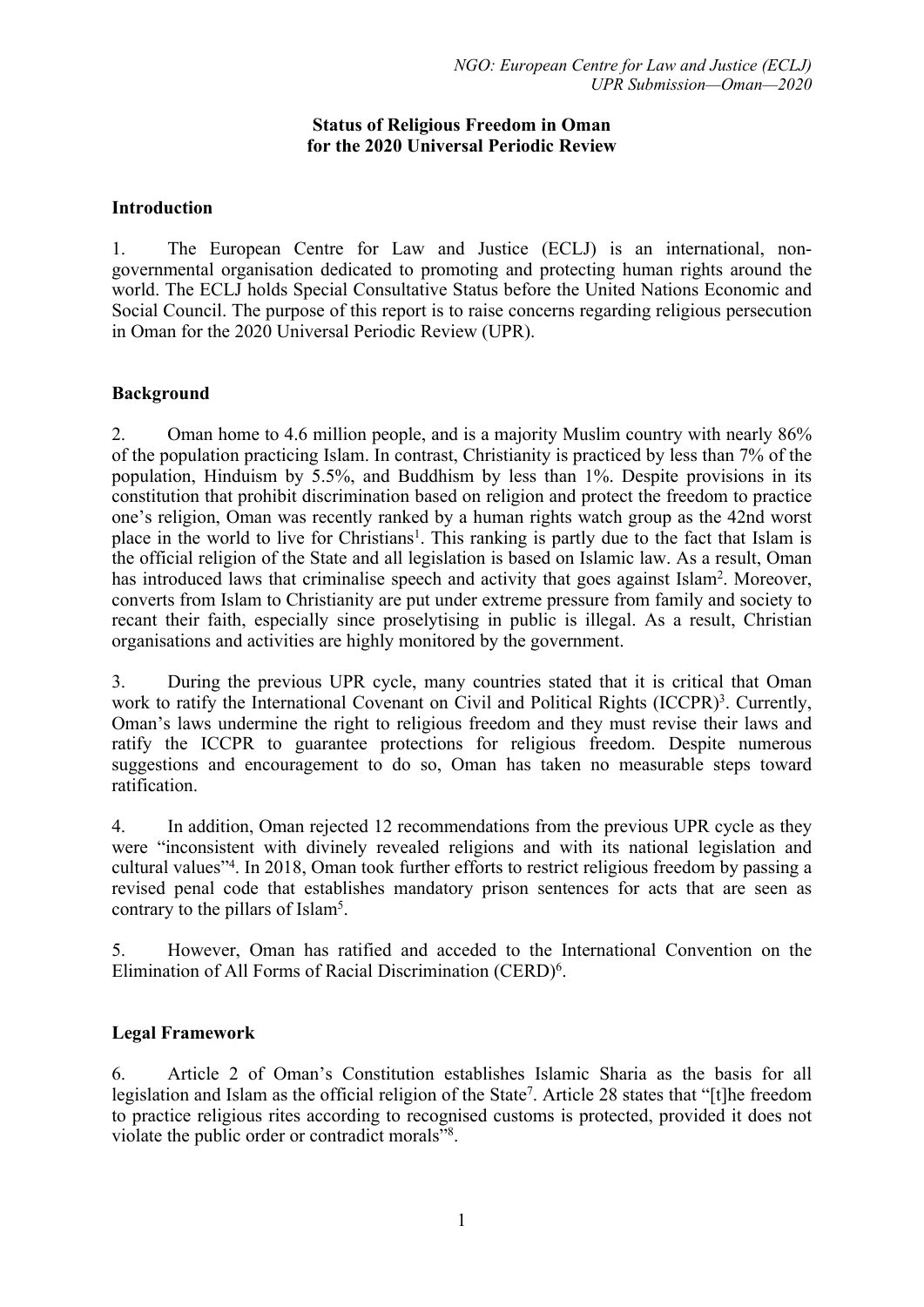7. Article 5 of the CERD, to which Oman became <sup>a</sup> party in 2003, states:

In compliance with the fundamental obligations laid down in article 2 of this Convention, States Parties undertake to prohibit and to eliminate racial discrimination in all its forms and to *guarantee the right of everyone*, without distinction as to race, colour, or national or ethnic origin, to equality before the law, notably in the enjoyment of the following rights:

(vii) The right to freedom of thought, conscience and *religion*<sup>9</sup> .

While these legal provisions exist to protect the fundamental human right of religious freedom, Oman has adopted other laws that both threaten and undermine those protections

8. As stated above, in 2018, Oman adopted <sup>a</sup> new penal code. Part Eight of Chapter 1 of the newly revised Omani Penal Code imposes strict punishments on anything that is seen as opposing Islam or proselyting. Article 271 of the penal code imposes <sup>a</sup> sentence ranging from one to three years imprisonment for anyone who "calls or participates in the preparation of <sup>a</sup> meeting with the purposes of opposing or disparaging the pillars upon which the religion of Islam is based or calling for another religion"<sup>10</sup>. Article 272 provides imprisonment and/or fines for possessing and distributing "documents, publications, or recordings, or any other effects, containing an opposition or disparagement of the pillars upon which the religion of Islam is based, or containing a call to another"<sup>11</sup>.

### **Laws Restricting Religious Freedom Are Problematic**

9. These laws are extremely concerning, especially given how broadly "opposing or disparaging the pillars upon which the religion of Islam is based" can be interpreted. Under this new penal code, religious literature and even speech that advocates that Allah is not the one true god could be viewed as disparaging the pillars of Islam. As <sup>a</sup> result, this prevents and could even imprison anyone who professes that Allah is not the one true god. The basic tenants of Christianity require its adherents to believe in God – the Father, the Son, and the Holy Spirit. Furthermore, Christians are called to share their faith with others. Thus, Christians in Oman face social and governmental pressure and even time in prison for simply living out their Christian faith. If <sup>a</sup> Christian were to share their belief in Jesus as the Son of the one and only true God, this could be called disparaging and undermining of Islam, subjecting that Christian to the criminal law. Other countries who have adopted similar laws provide many examples of how this law is misused to target and discriminate against Christians.

10. For example, under Russia'<sup>s</sup> anti-evangelism laws, two Baptists were punished for simply offering religious literature to bystanders at a bus stop<sup>12</sup>. Similarly, in Nepal in 2019, four Christians were arrested on suspicion of proselytising. Police seized their Bibles as well as money to use as evidence that they were enticing others to convert to Christianity<sup>13</sup>. One of the Christians arrested, <sup>a</sup> United States Citizen, was deported. Then, in August 2019, <sup>a</sup> South Korean Christian was arrested and charged with "attempting to convert" by distributing religious leaflets and Bibles<sup>14</sup>. He has since been released on bail<sup>15</sup>. Clearly, Oman's criminal laws are problematic as they run contrary to Oman'<sup>s</sup> constitutional provision for the protection of religious freedom, as well as its commitment to international law – the CERD – and its protection of religious freedom.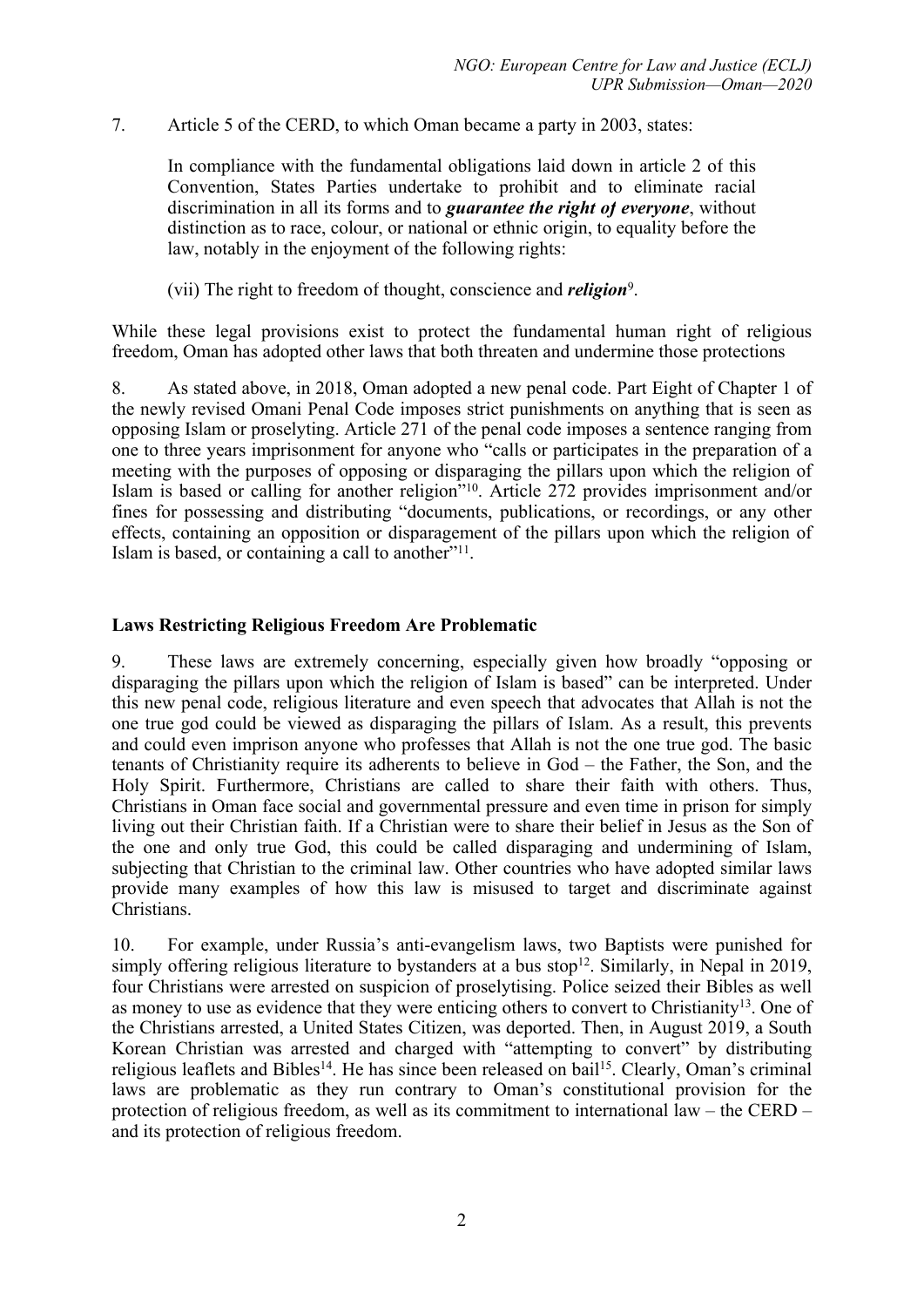11. Furthermore, all religious groups are required to register with the Ministry of Endowments and Religious Affairs (MERA). However, MERA offers no guidelines or criteria for obtaining registration<sup>16</sup>. MERA also requires that all religious literature and publications be approved<sup>17</sup>. Additionally, non-Muslim religious groups are only permitted to worship on land that has been designated by the Sultan for worship<sup>18</sup>. This restriction prohibits the free and public exercise of religion.

12. By way of example, in Mongolia they also require religious groups to register with the national governmen<sup>t</sup> but lack uniform guidelines. This leaves many decisions such as length of registration process, up to local authorities<sup>19</sup>. Because part of this registration process is done at the local level, some organisations have little to no problem, while others have reported that the governmen<sup>t</sup> inconsistently applies regulations and frequently changes requirements with little to no notice<sup>20</sup>. As a result, some religious organisations face greater difficulty obtaining registration than others, simply based on their location<sup>21</sup>.

### **Conclusion**

13. In order for Oman to respec<sup>t</sup> and protect the fundamental rights of all persons to freely worship their chosen religion, it is critical that Oman work to reform and repeal their laws criminalising those who go against Islam and promote another religion. It is also important that Oman allow for all religious groups to be able to openly and freely practice their faith in public. Finally, it is critical that Oman adhere to its commitment to the international treaties it has signed, and uphold the principles enshrined in those treaties.

2 *Id*.

<sup>7</sup> OMAN'<sup>S</sup> CONSTITUTION OF <sup>1996</sup>*,* Art. 2, *available at*

15 *Id*.

<sup>1</sup> *World Watch List: Oman,* OPEN <sup>D</sup>OORS, https://www.opendoorsusa.org/christian-persecution/world-watchlist/oman/

<sup>3</sup>*Database of Recommendations*, UPR-INFO, https://www.upr-

info.org/database/index.php?limit=0&f\_SUR=9&f\_SMR=All&order=&orderDir=ASC&orderP=true&f\_Issue= All&searchReco=&resultMax=300&response=&action\_type=&session=&SuRRgrp=&SuROrg=&SMRRgrp=& SMROrg=&pledges=RecoOnly (last visited 19 Mar. 2019).

<sup>4</sup> National Report Submitted in Accordance with Paragraph <sup>5</sup> of the Annex to Human Rights Council Resolution 16/21 Oman, *available at* https://documents-dds-

ny.un.org/doc/UNDOC/GEN/G15/203/98/PDF/G1520398.pdf?OpenElement.

<sup>5</sup> BUREAU OF DEMOCRACY. H.R. AND LAB., U.S. DEP'<sup>T</sup> OF STATE, OMAN <sup>2018</sup> INTERNATIONAL RELIGIOUS FREEDOM REPORT (2018).

<sup>6</sup> *Ratification Status for Oman*, OHCRH.org,

https://tbinternet.ohchr.org/\_layouts/15/TreatyBodyExternal/Treaty.aspx?CountryID=130&Lang=EN (last visited 16 Mar. 2020).

https://www.constituteproject.org/constitution/Oman\_2011.pdf?lang=en.

<sup>8</sup> *Id*.

<sup>9</sup> International Convention on the Elimination of All Forms of Racial Discrimination, 21 Dec. 1965 (emphasis added).

<sup>&</sup>lt;sup>10</sup> OMANI PENAL CODE, art. 271.

<sup>11</sup> *Id.* at art. 272.

<sup>12</sup> Victoria Arnold, *Russia:159 Known "Anti-Missionary" Prosecutions in 2018,* <sup>F</sup>ORUM 18, (6 May. 2019), http://www.forum18.org/archive.php?article\_id=2474.

<sup>13</sup> *Foreign Christians Arrested on Charges of "Converting" in Nepal*, CHRISTIAN HEADLINES, (8 Aug. 2019), https://www.christianheadlines.com/blog/foreign-christians-arrested-on-charges-of-converting-in-nepal.html. 14 *Id*.

<sup>16</sup> BUREAU OF DEMOCRACY. H.R. AND LAB., U.S. DEP'<sup>T</sup> OF STATE, OMAN <sup>2018</sup> INTERNATIONAL RELIGIOUS FREEDOM REPORT (2018).